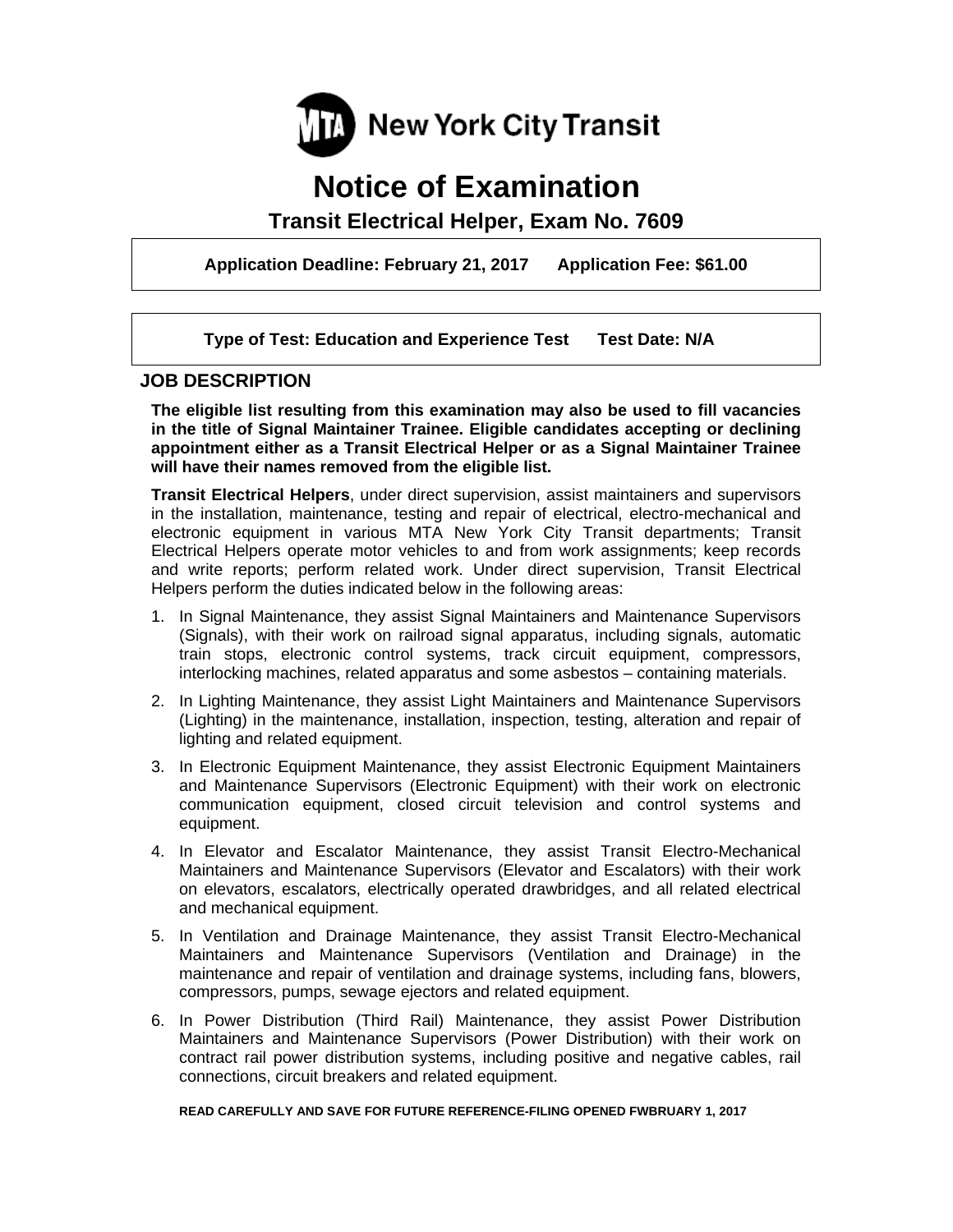- 7. In Electrical Power Maintenance, they assist Power Maintainers Group B, Power Cable Maintainers and Maintenance Supervisors (Electrical Power) in the maintenance and repair of mercury arc and silicon rectifiers, rotary converters, high tension switch gear, automatic relay panels and circuits, power, telephone and fiber optics cables, and auxiliary equipment and accessories; work with asbestoscontaining material, mercury and lead; and drive motor vehicles.
- 8. In Telephone Maintenance, they assist Telephone Maintainers and Maintenance Supervisors (Telephone) with their work on telephones, intercom systems, emergency alarms, fire alarms, cables, electronic and other communications systems and asbestos-containing materials.

**Signal Maintainer Trainees**, under close supervision, receive a course of training both in the classroom and on the job, leading to qualification and competency as a Signal Maintainer in the installation, maintenance and repair of electrical and electronic equipment in the Maintenance of Way Division of the Department of Subways of MTA New York City Transit.

Some of the environmental conditions experienced and physical activities performed by Transit Electrical Helpers and Signal Maintainer Trainees are: climbing and descending ladders and stair ways; walking on and between catwalks and roadbeds; hearing audible signals such as alarms bells, train whistles and horns; working in confined areas; lifting and carrying heavy material and equipment; observing colored light signals in tunnels, on elevated tracks, and on open-cut road beds; differentiating color-coded wires, and working outdoors in all weather conditions.

**Transit Electrical Helpers** in Electrical Power Maintenance may work in the presence of infectious and biological wastes.

**Special Working Conditions: Transit Electrical Helpers and Signal Maintainer Trainees** may be required to work various shifts including nights, Saturdays, Sundays and holidays.

(This is a brief description of what you might do in this position and does not include all of the duties of these positions.)

# **SALARY AND BENEFITS**

- 1. The current minimum salary for Transit Electrical Helpers working in Electrical Power Maintenance is \$20.8976 per hour for a 40-hour week increasing to \$29.8537 in the sixth year of service.
- 2. The current minimum salary for Transit Electrical Helpers working in other subdivisions in \$20.41316 per hour for a 40-hour week increasing to \$29.1879 in the sixth year of service.
- 3. The current minimum salary for Signal Maintainer Trainee is \$21.5966 per hour for 40-hour week increasing to \$22.2400 per hour in the second year of service. Upon advancement to the title of Signal Maintainer, the current minimum salary for Signal Maintainer is \$29.5463 per hour for 40-hour week.

These rates are subject to change. The benefits of these position include, but are not limited to, night and weekend differentials, paid holidays, vacations and sick leave, a comprehensive medical plan and a pension plan.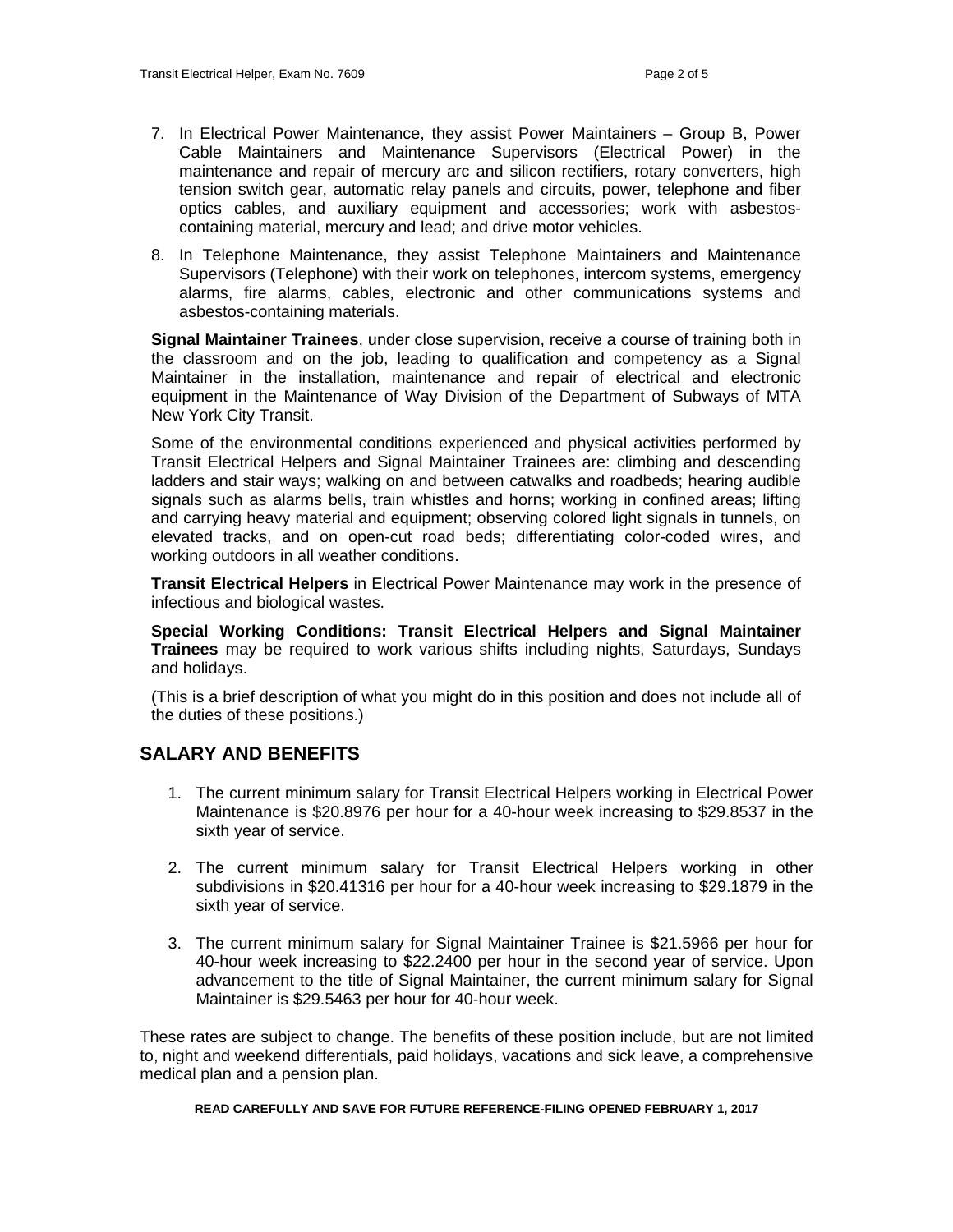# **HOW TO QUALIFY**

# **Experience Requirements** must be met by **the last day of the Application Period.**

**Education Requirements** must be met by **June 30, 2017.** 

- 1. Four years of full-time experience as a helper in the electrical, electronic, or electromechanical fields in the maintenance, repair, testing, construction or installation of electrical equipment; or
- 2. Graduation from a trade school or technical school, with a major course of study in electrical, electronic, or electro-mechanical technology, or a closely related field, totaling 600 hours, or
- 3. Graduation from a vocational high school with a major course of study in electrical, electronic, or electro-mechanical technology, or a closely related field; or
- 4. An Associate degree or higher degree in electrical, electronic, or electro-mechanical technology or a closely related field from an accredited college or university; or
- 5. A four-year high school diploma or its equivalent; plus three years of full-time experience as described in option "1" above.

High school or trade or technical school education must be approved by a State's Department of Education or a recognized accrediting organization. College education must be from an accredited college or university, accredited by regional, national, professional or specialized agencies recognized as accrediting bodies by the U.S. Secretary of Education, and by the Council for Higher Education Accreditation (CHEA).

You are responsible for determining whether you meet the qualification requirements for this examination prior to submitting your application. If you are marked "Not Qualified," your application fee will **not** be refunded and you will not receive a score.

# **REQUIREMENTS TO BE APPOINTED:**

**Driver License Requirement**: At the time of appointment, you must have a Motor Vehicle Driver License valid in the state of New York with no disqualifying restrictions that would preclude the performance of the duties of either title. If you have serious moving violations, license suspension or an accident record you may be disqualified. This license must be maintained for the duration of your employment in either title.

**Drug Screening Requirement:** You must pass a drug screening in order to be appointed and if appointed, you will be subject to random drug and alcohol tests for the duration of your employment. Additionally, if you have tested positive on a drug or alcohol test or had a refusal to test during pre-employment or while employed by a Federal DOT-regulated employer during the applicable period, you must have completed the Substance Abuse Professional (SAP) process required by federal law in order to be appointed to this safety-sensitive position.

**Residency:** New York City residency is not required for these positions.

**English Requirement:** You must be able to understand and be understood in English.

**Proof of Identity:** Under the Immigration Reform Act of 1986, you must be able to prove your identity and your right to obtain employment in the United States prior to employment with MTA New York City Transit.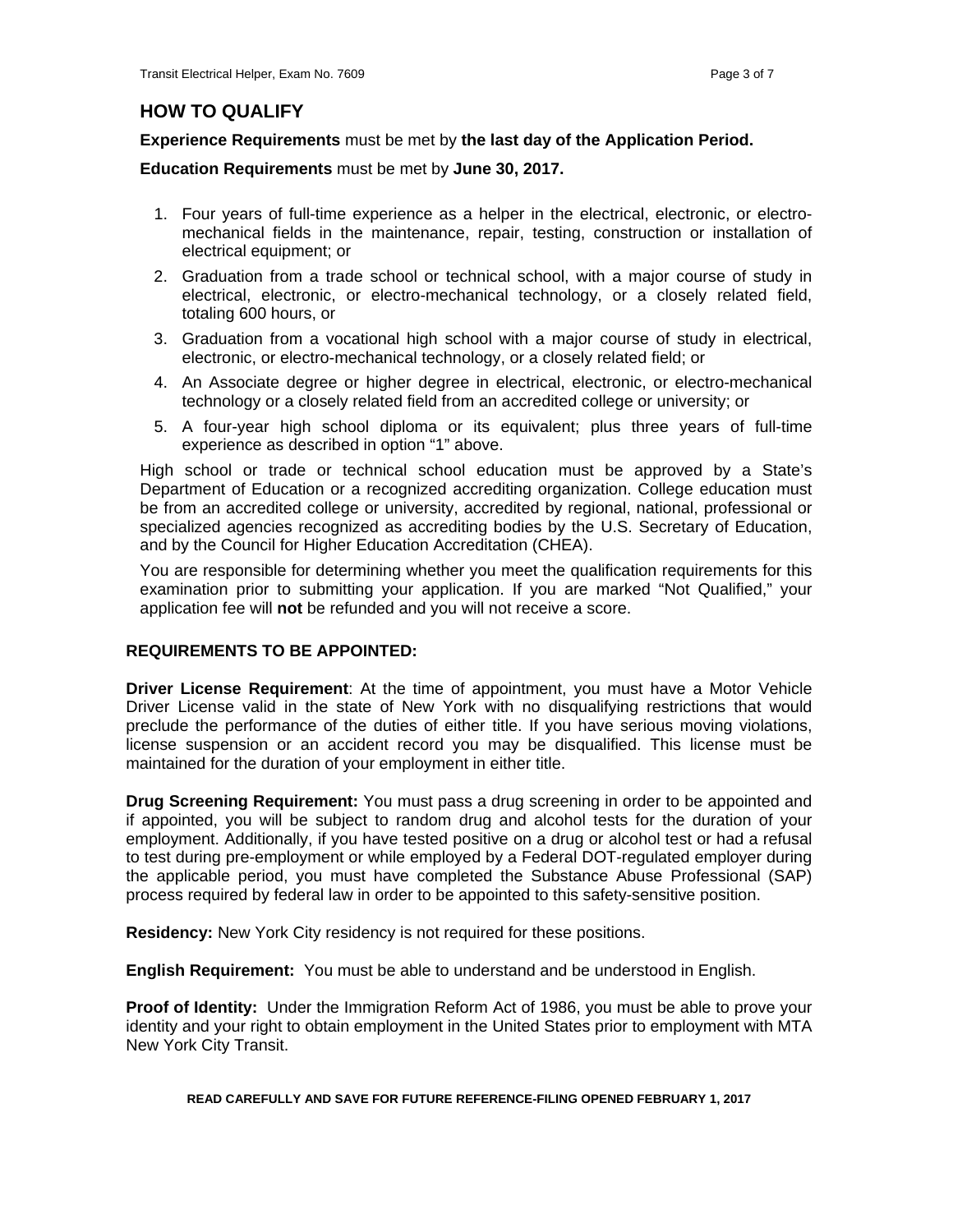# **REQUIREMENTS TO BE APPOINTED - Continued**

**Safety Proficiency Assessment:** If you pass the education and experience test, you will be scheduled to take the qualifying safety proficiency assessment as vacancies occur. However, based on the projected number of vacancies, it is possible that not all candidates who pass the education and experience test will be scheduled for the qualifying safety proficiency assessment. A score of 70% is required to pass the qualifying safety proficiency assessment. In the qualifying safety proficiency assessment you will be required to demonstrate the following abilities:

**Oral Comprehension –** The ability to understand spoken English words and sentences.

**Oral Expression –** The ability to use English words or sentences in speaking so others will understand.

# **HOW TO OBTAIN AN APPLICATION:**

During the application period, you may obtain an *Application* for this examination online at http://www.mta.info/nyct/hr/appexam.htm or in person at the MTA New York City Transit Exam Information Center as indicated below.

**MTA New York City Transit Exam Information Center:** Open Monday through Friday, from 9 AM to 3PM, in the lobby of 180 Livingston Street, Brooklyn, New York. Directions: take the A, C, F, or R trains to the Jay Street-Metro Tech Station, or the 2 or 3 train to the Hoyt Street Station.

# **REQUIRED FORMS**

**1. Application:** Make sure that you follow all instructions included with your *Application*, including payment of fee. Save a copy of the instructions for future reference.

**2***.* **Education and Experience Test Paper:** Write your social security number in the box at the top of each page, and the examination title and number in the box provide. This form must be filled out completely and in detail for you to receive your proper rating. Keep a copy of your completed *Education and Experience Test Paper* for your records.

**3. Foreign Education Fact Sheet (Required only if you need credit for your foreign education to meet the education and experience requirements):** If you were educated outside the United States, you must have your foreign education evaluated to determine its equivalence to education obtained in the United States. The services that are approved to make this evaluation, as well as instructions on how to submit this evaluation are listed on the Foreign *Education Fact Sheet* included with your application packet. When you contact the evaluation service, ask for a "document-by-document (general) evaluation of your foreign education.

#### **HOW TO SUBMIT THE APPLICATION AND PAY THE APPLICATION FEE:**

If you believe you meet the requirements in the "How to Qualify" section, **you must apply by mail**. MTA New York City Transit will **not** accept applications in person**.**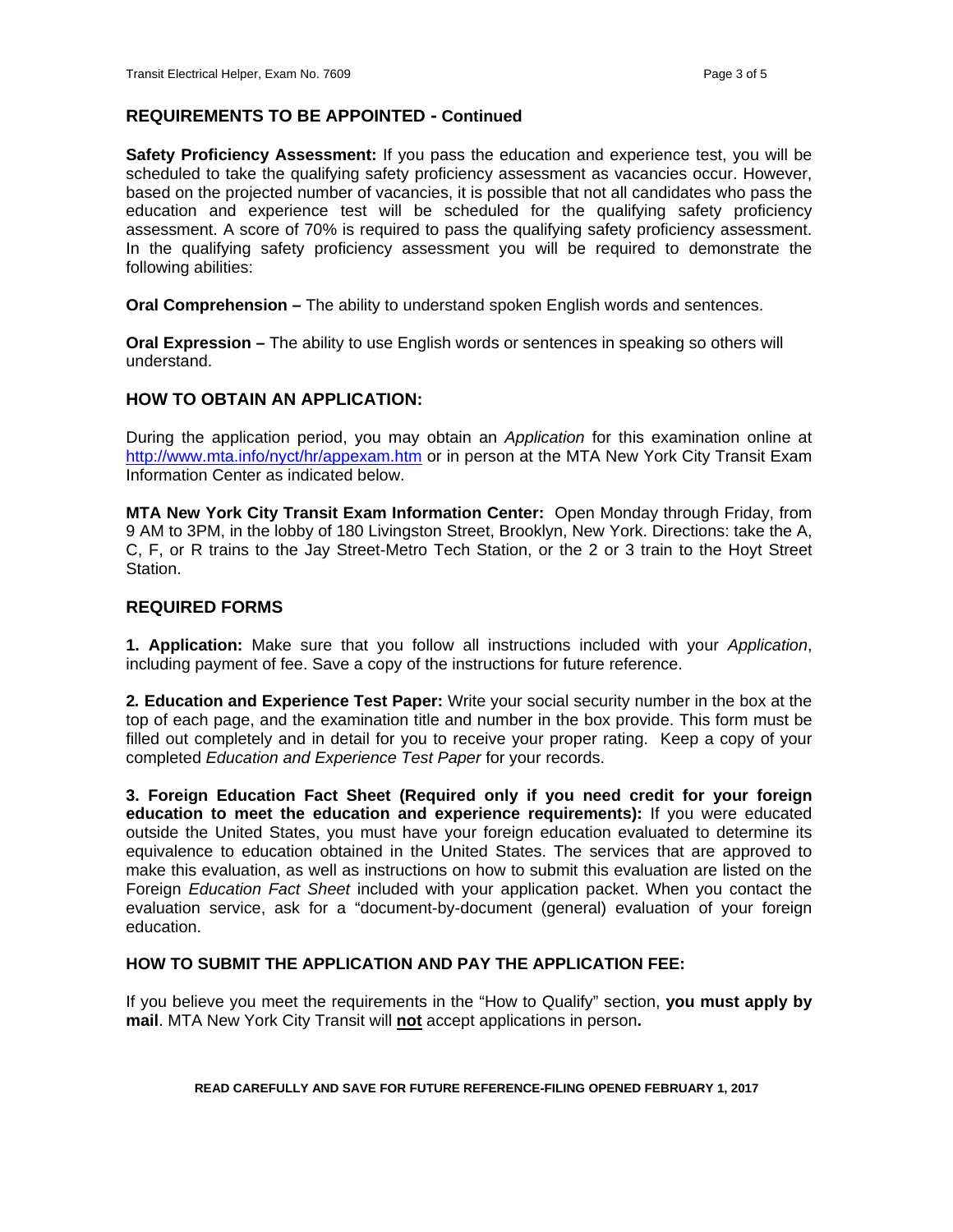# **HOW TO SUBMIT THE APPLICATION AND PAY THE APPLICATION FEE (Continued)**

#### **Applications by Mail must**:

- 1. Include all the required forms, as indicated in the "Required Forms" section above.
- 2. Be postmarked by the last day of the application period.
- 3. Be mailed to the address in the "Correspondence Section" of this notice.
- 4. Include the appropriate fee in the form of a money order

#### **The Money Order (Postal Money Order Preferred) must:**

- 1. Be made payable to MTA New York City Transit.
- 2. Be valid for one year.
- 3. Have the following information written on it: your name, home address, the last four digits of your social security number, and the exam title and exam number.

Cash and personal checks will **not** be accepted**.** Save your money order receipt for future reference and proof of filing an *Application*.

**Application Fee:** This fee is generally not refundable. Under special circumstances, you may be entitled to a refund. You should refer to the Department of Citywide Administrative Services (DCAS) Exam Regulations to determine if you are entitled to a refund prior to requesting a refund. You can refer to the bottom of the last page of this Notice of Exam for instructions on how to obtain a copy of the DCAS Exam Regulations.

#### **HOW TO SUBMIT AN APPLICATION WHEN REQUESTING A FEE WAIVER:**

Applicants who wish to request a Fee Waiver must obtain an *Application* in person at the MTA Exam Information Center as indicated below and must submit the *Application* and required forms by mail to the address in the Correspondence section below **by the last day of the application period.** 

MTA New York City will not accept applications in person. Additional information on requesting an application fee waiver is available with the *Application*.

#### **THE TEST:**

**Your score will be determined by a competitive education and experience test.** You will receive a score of 70 points for meeting the minimum experience and education requirements listed in the "How to Qualify" section above.

After you meet the minimum experience and education requirements listed in the "How to Qualify" section above, you will receive additional credit for additional years of experience beyond the minimum required experience, up to a maximum of 100 points, on the following basis:

 1. 10 points (for a total score of 80) for at least (1) but less than (2) years of additional full-time satisfactory experience as a helper in the electrical, electronic, or electromechanical fields in the maintenance, repair, testing, construction or installation of electrical equipment; or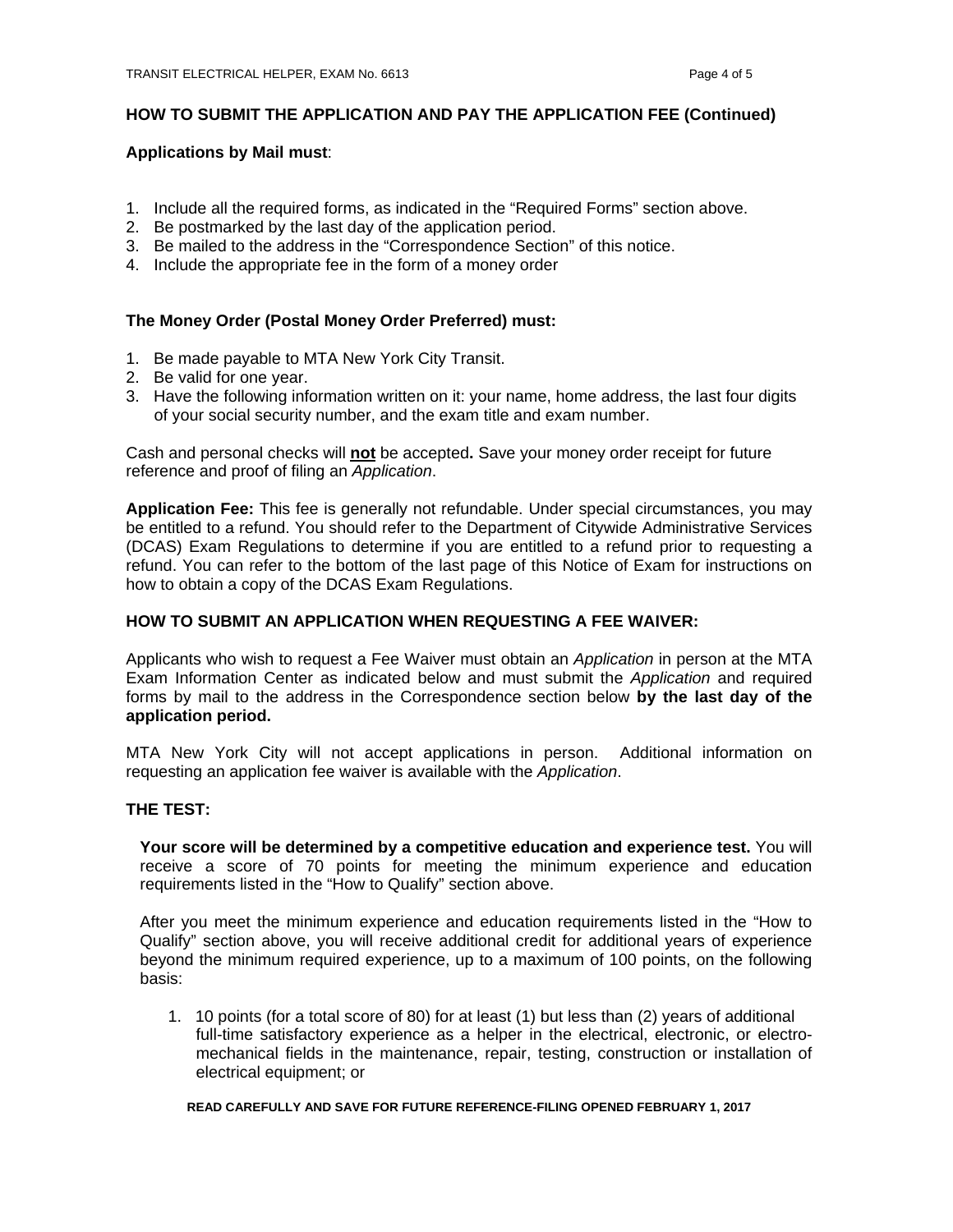# **THE TEST** (Continued)

- 2. 20 points (for total score of 90) for at least (2) but less than (3) years of additional full-time satisfactory experience as a helper in the electrical, electronic, or electro-mechanical fields in the maintenance, repair, testing, construction or installation of electrical equipment; or
- 3. 30 points (for a total score of 100) for (3) or more years of additional full-time satisfactory experience as a helper in the electrical, electronic, or electro-mechanical fields in the maintenance, repair, testing, construction or installation of electrical equipment.

#### Experience must be obtained by the **last day of the application period.**

Veterans' or Disabled Veterans' Credit will be granted only to eligible passing candidates who request that such credit be applied. Veterans' or Disabled Veterans' Credit should be requested at the time of application, but **must** be requested before the date the eligible list is established. Claims for Veterans' or Disabled Veterans' Credit cannot be made once the eligible list is established.

#### **THE TEST RESULTS:**

If you are marked **"Not Qualified"**, you will receive a *Not Qualified Letter*. If you pass the competitive education and experience test, your name will be placed in final score order on an eligible list and you will be given a list number. You will be notified by mail of your results. If you meet all the requirements and conditions, you will be considered for appointment when your name is reached on the eligible list.

#### **ADDITIONAL INFORMATION:**

**Probationary Period:** The probationary period for **Transit Electrical Helper** is one year.

**Signal Maintainer Trainee Appointment Conditions:** Signal Maintainer Trainee is a trainee class of positions subject to Rule 5.8.1 of Personnel Rules and Regulations of the City of New York, with a probationary period of 12 months; however, the Trainee service and corresponding probationary period may be extended to a maximum of 18 months. Upon satisfactory completion of the Trainee service and corresponding probationary period, permanent employees in this class of positions will advance, without further examination, to the title of Signal Maintainer.

**Selective Certification for Commercial Driver License (CDL):** You may be considered for appointment to positions requiring a Commercial Driver License through a process called Selective Certification. If you qualify for Selective Certification, you may be given preferred consideration for such positions in Electrical Power Maintenance.

#### **READ CAREFULLY AND SAVE FOR FUTURE REFERENCE-FILING OPENED February 1, 2017**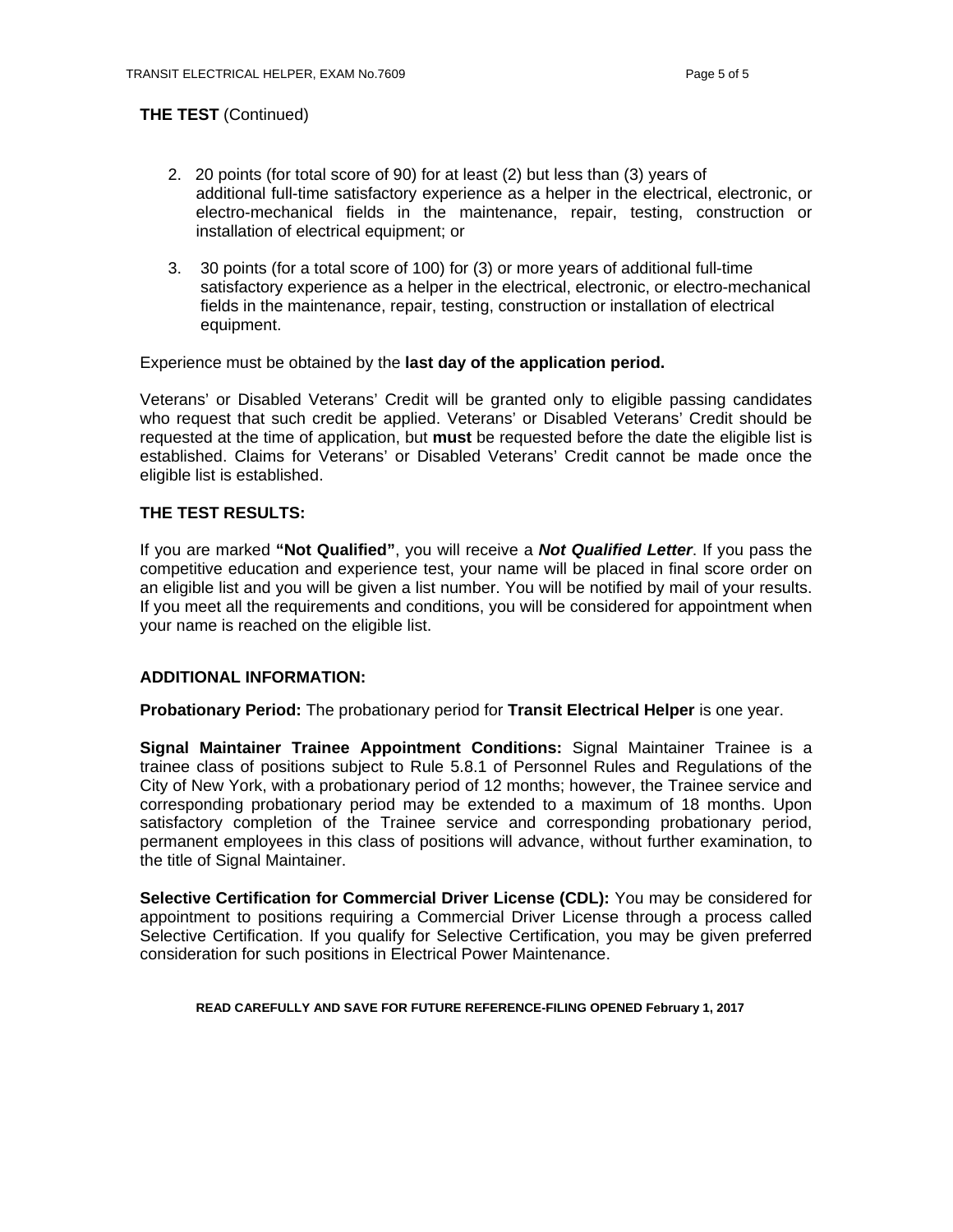#### **Selective Certification for Commercial Driver License (CDL):** (Continued)

To qualify, you will be required to possess at the time of appointment either:

- 1. A Class B Commercial Driver License valid in the State of New York with endorsement for hazardous materials and no disqualifying restrictions; or
- 2. A Motor Vehicle Driver License valid in the State of New York and Learner's Permit for a Class B Commercial Driver License valid in the State of New York.

All applicants for this examination must provide proof of residence in the state for which the license and/or permit is issued.

If you qualify under #2 above you will be appointed subject to receipt of a Class B Commercial Driver License valid in the State of New York with an endorsement for hazardous materials within six months of appointment.

For all appointments through Selective Certification, the Class B Commercial Driver License valid in the State of New York with an endorsement for hazardous materials and no disqualifying restrictions must be maintained for the duration of employment in the Electrical Power Maintenance and Operations Groups. If you have serous moving violations, license suspension or an accident record you may be disqualified.

Candidates interested in Selective Certification should follow the instructions on page seven of the *Education and Experience Test Paper* form. You may also meet the requirements for Selective Certification and may request to be included on future Selective Certifications at any time during the life of an eligible list. In such an instance, you are required to notify MTA New York City Transit as indicated in the Correspondence Section below.

## **CORRESPONDENCE SECTION:**

**Change of Contact Information:** It is critical that you promptly notify MTA Transit of any change to your contact information (telephone number, mailing address and/or email address). You may miss important information about your exam(s) or consideration for appointment, including important information that may require a response by a specified deadline, if we do not have your correct contact information. To update your contact information with MTA New York City Transit, you must submit a change request by mail. Your request must include your full name, social security number, exam title(s), exam number(s) and your old and new telephone, mailing and/or email address. **If you are a current MTA New York City Transit employee, all changes to your employee contact information must be made through the MTA Business Service Center (BSC) via the employee portal at www.mymta.info.** 

All correspondence, including the submission of your application, must be sent to the address below:

> Transit Electrical Helper, Exam No. 7609 NYC Transit 180 Livingston Street, Room 4070 Brooklyn, NY 11201